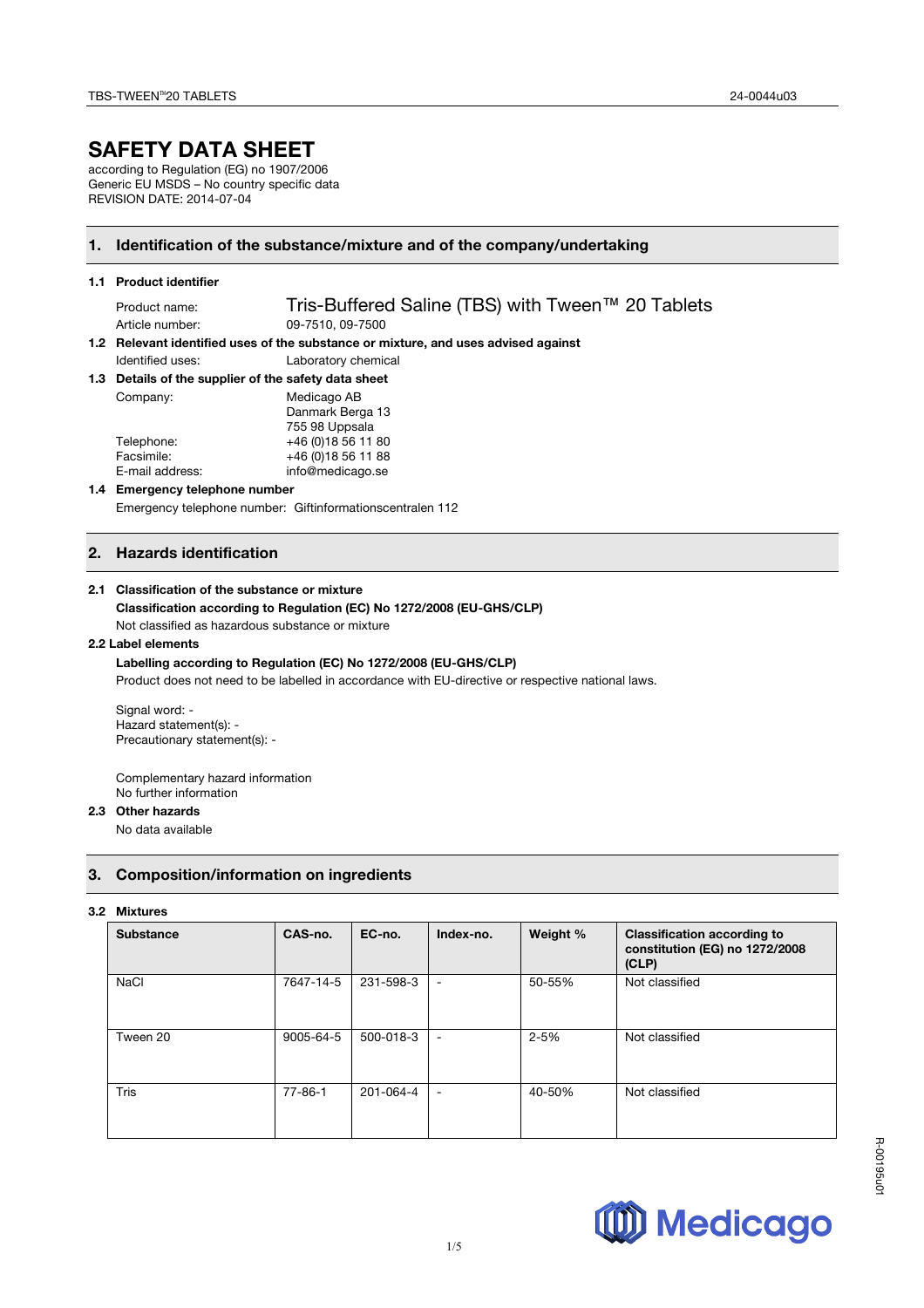## **4. First aid measures**

#### **4.1 Description of first aid measures**

| <b>OCCULS</b>                                                                                                                                                            |
|--------------------------------------------------------------------------------------------------------------------------------------------------------------------------|
| Rinse with plenty of water for at least 15 min; remove contact lenses if present and easy-to-do; get<br>In case of eye contact<br>medical attention if irritation occurs |
| Get medical attention if you feel unwell; show this data sheet to the doctor in attendance                                                                               |
| General advice<br>4.2 Most important symptoms and effects, both acute and delayed                                                                                        |

No data available

**4.3 Indication of any immediate medical attention and special treatment needed** No data available

#### **5. Firefighting measures**

**5.1 Extinguishing media** 

Suitable extinguishing media: water spray, fog, foam, dry chemical powder, carbon oxide

- **5.2 Special hazards arising from the substance or mixture**
- Nitrogen oxides, carbon oxides, sodium oxides, hydrogen chloride gas
- **5.3 Advice for fire fighters**

If necessary, wear self-contained breathing apparatus for firefighting

**5.4 Further information**

No further information

# **6. Accidental release measures**

#### **6.1 Personal precautions, protective equipment and emergency procedures**

Avoid dust formation; avoid breathing dust; wear lab coat, safety goggles, suitable protective gloves and boots; wash hands before and after use

#### **6.2 Environmental precautions**

Do not let product enter drains, soil, ditches, sewers, waterways and/or groundwater

#### **6.3 Methods and material for containment and cleaning up**

Sweep/shovel up spilled material and put it into a suitable waste disposal container; avoid creating dust; keep container tightly closed for disposal; finish cleaning by spreading water over the contaminated area and ventilate the room

### **6.4 Reference to other sections**

For disposal: see section 13

# **7. Handling and storage**

#### **7.1 Precautions for safe handling**

Avoid dust formation; assure adequate ventilation where dust is formed; avoid contact with skin and eyes **7.2 Conditions for safe storage, including any incompatibilities** 

Store in a dry, cool and well-ventilated area; keep container tightly closed

#### **7.3 Specific end use(s)**  No data available

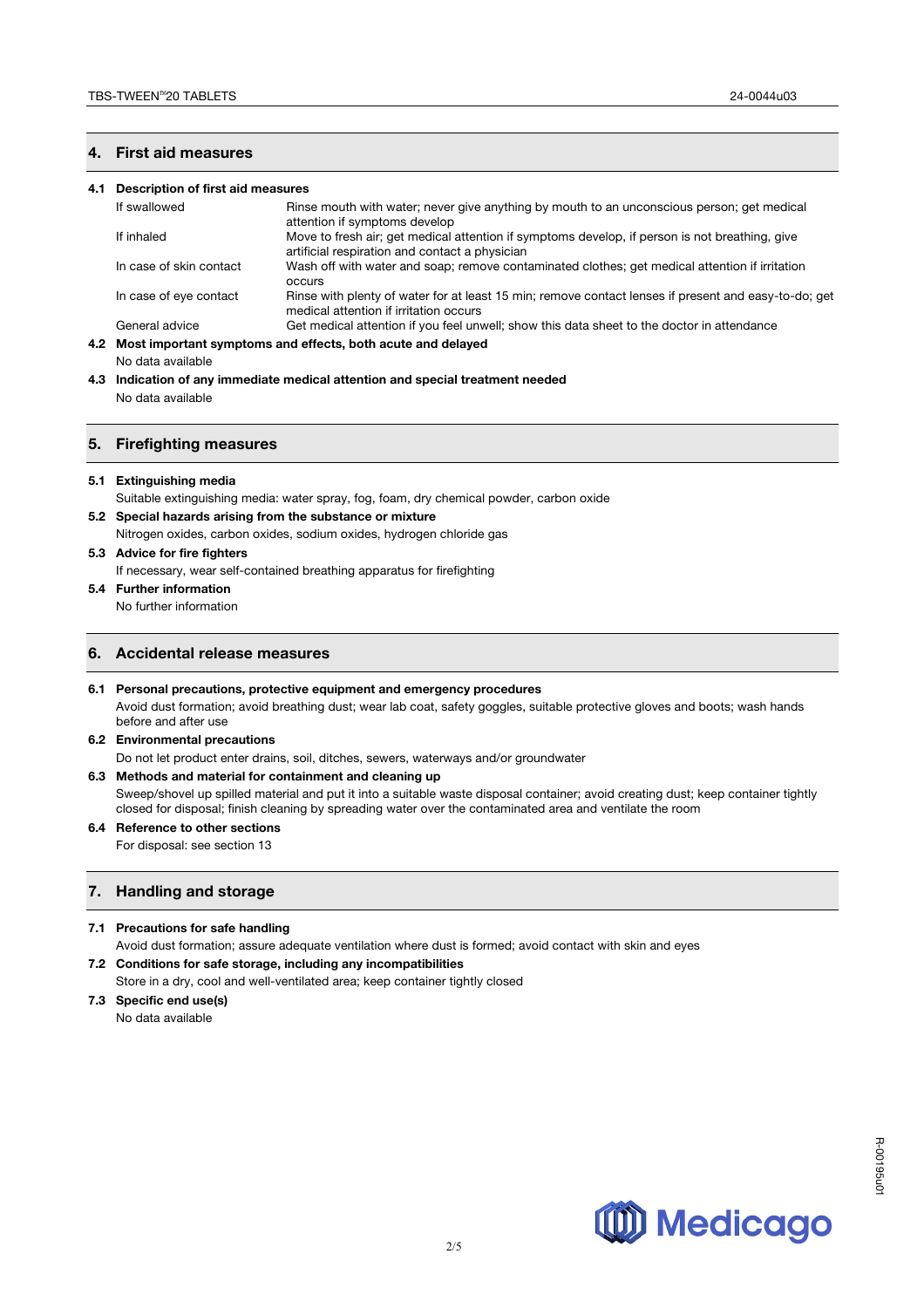#### **8. Exposure controls/personal protection**

#### **8.1 Control parameters**

Contains no substances with occupational exposure limit values

## **8.2 Exposure controls**

#### **Appropriate engineering controls**

Use general hygiene procedures; use process enclosures, local exhaust ventilation, or other engineering controls to keep airborne levels below recommended exposure limits; if user operations generate dust, fume, or mist, use ventilation to keep exposure to airborne contaminants below the exposure limit

#### **Personal protective equipment**

| Eye/face protection    | Wear safety goggles (EN 166)                                                                                                                                                                  |
|------------------------|-----------------------------------------------------------------------------------------------------------------------------------------------------------------------------------------------|
| Skin protection        | Use proper lab gloves; gloves must be inspected prior to use                                                                                                                                  |
| <b>Body Protection</b> | Wear lab coat or other impervious clothes; type of protection equipment must be selected<br>according to the concentration and amount of the dangerous substance at the specific<br>workplace |
| Respiratory protection | If necessary, use dust respirator tested and approved under appropriate government standards<br>such as NIOSH (USA) or CEN (EU)                                                               |

## **9. Physical and chemical properties**

#### **9.1 Information on basic physical and chemical properties**

| Appearance                                   | white/slightly yellow tables |
|----------------------------------------------|------------------------------|
| Odour                                        | no data available            |
| Odour threshold                              | no data available            |
| рH                                           | 7.6 at 25°C                  |
| Melting point/ freezing point                | no data available            |
| Initial boiling point and boiling range      | no data available            |
| Flash point                                  | no data available            |
| Evaporation rate                             | no data available            |
| Flammability (Solid, gas)                    | no data available            |
| Upper/lower flammability or explosive limits | no data available            |
| Vapour pressure                              | no data available            |
| Vapour density                               | no data available            |
| Relative density                             | no data available            |
| Water solubility                             | soluble                      |
| Partition coefficient: n-octanol/water       | no data available            |
| Auto-ignition temperature                    | no data available            |
| Decomposition temperature                    | no data available            |
| Viscosity                                    | no data available            |
| <b>Explosive properties</b>                  | no data available            |
| Oxidizing properties                         | no data available            |
| Other information                            |                              |

# **9.2**

No further information

### **10. Stability and Reactivity**

#### **10.1 Reactivity**

No data available

### **10.2 Chemical stability**

Stable under recommended storage conditions

#### **10.3 Possibility of hazardous reactions**

No data available

# **10.4 Conditions to avoid**

No data available

**10.5 Incompatible materials** 

# Oxidizing agents

# **10.6 Hazardous decomposition products**

In case of fire: nitrogen oxides, carbon oxides, sodium oxides, hydrogen chloride gas



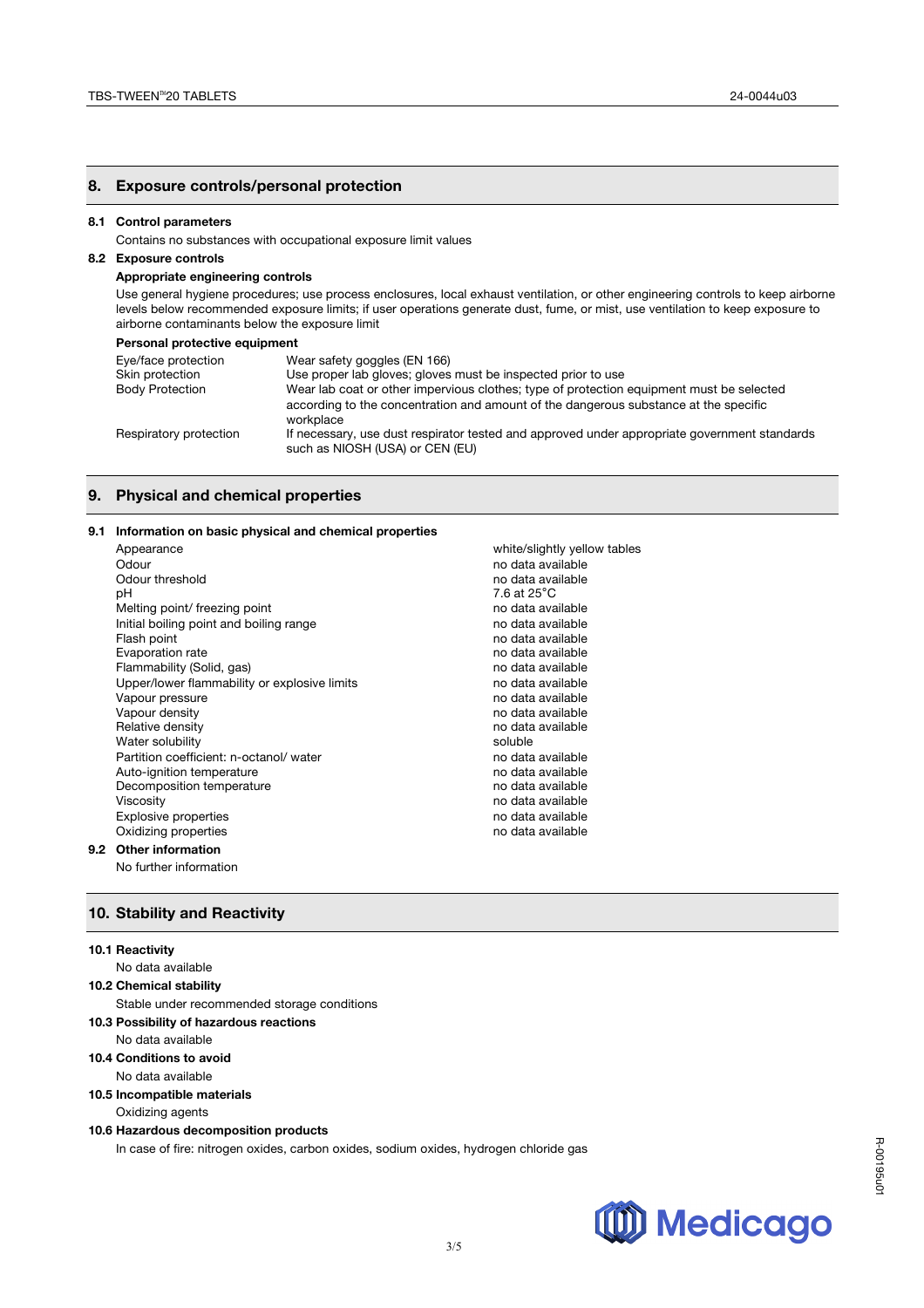# **11. Toxicological information**

| 11.1 Information on toxicological effects |                                                                                                                               |
|-------------------------------------------|-------------------------------------------------------------------------------------------------------------------------------|
| 11.1.2 Mixtures                           |                                                                                                                               |
| <b>Acute toxicity</b>                     |                                                                                                                               |
| No data available                         |                                                                                                                               |
| Skin corrosion/irritation                 |                                                                                                                               |
| No data available                         |                                                                                                                               |
| Serious eye damage/ eye irritation        |                                                                                                                               |
| No data available                         |                                                                                                                               |
| Respiratory or skin sensitization         |                                                                                                                               |
| No data available                         |                                                                                                                               |
| Germ cell mutagenicity                    |                                                                                                                               |
| No data available                         |                                                                                                                               |
| Carcinogenicity                           |                                                                                                                               |
| human carcinogen by IARC.                 | No component of this product present at levels greater than or equal to 0.1% is identified as probable, possible or confirmed |
| <b>Reproductive toxicity</b>              |                                                                                                                               |
| No data available                         |                                                                                                                               |
|                                           | Specific target organ toxicity - single exposure                                                                              |
| No data available                         |                                                                                                                               |
|                                           | Specific target organ toxicity - repeated exposure                                                                            |
| No data available                         |                                                                                                                               |
| <b>Aspiration hazard</b>                  |                                                                                                                               |
| No data available                         |                                                                                                                               |
| <b>Potential health effects</b>           |                                                                                                                               |
| Inhalation                                | May be harmful if inhaled; causes respiratory tract irritation                                                                |
| Ingestion<br>Skin                         | May be harmful if swallowed<br>Causes skin irritation                                                                         |
| Eyes                                      | Causes serious eye irritation                                                                                                 |

# **12. Ecological information**

#### **12.1 Toxicity**

No data available **12.2 Persistence and degradability** No data available **12.3 Bioaccumulative potential** No data available **12.4 Mobility in soil** No data available **12.5 Results of PBT and vPvB assessment** No data available **12.6 Other adverse effects**

# No data available

# **13. Disposal considerations**

#### **13.1 Waste treatment methods**

Waste material must be disposed of in accordance with the Directive on waste 2008/98/EC as well as other national and local regulations. Leave chemicals in original containers. Offer surplus and non-recyclable solutions to a licensed disposal company. No mixing with other waste.

Contaminated packaging: dispose of as unused product